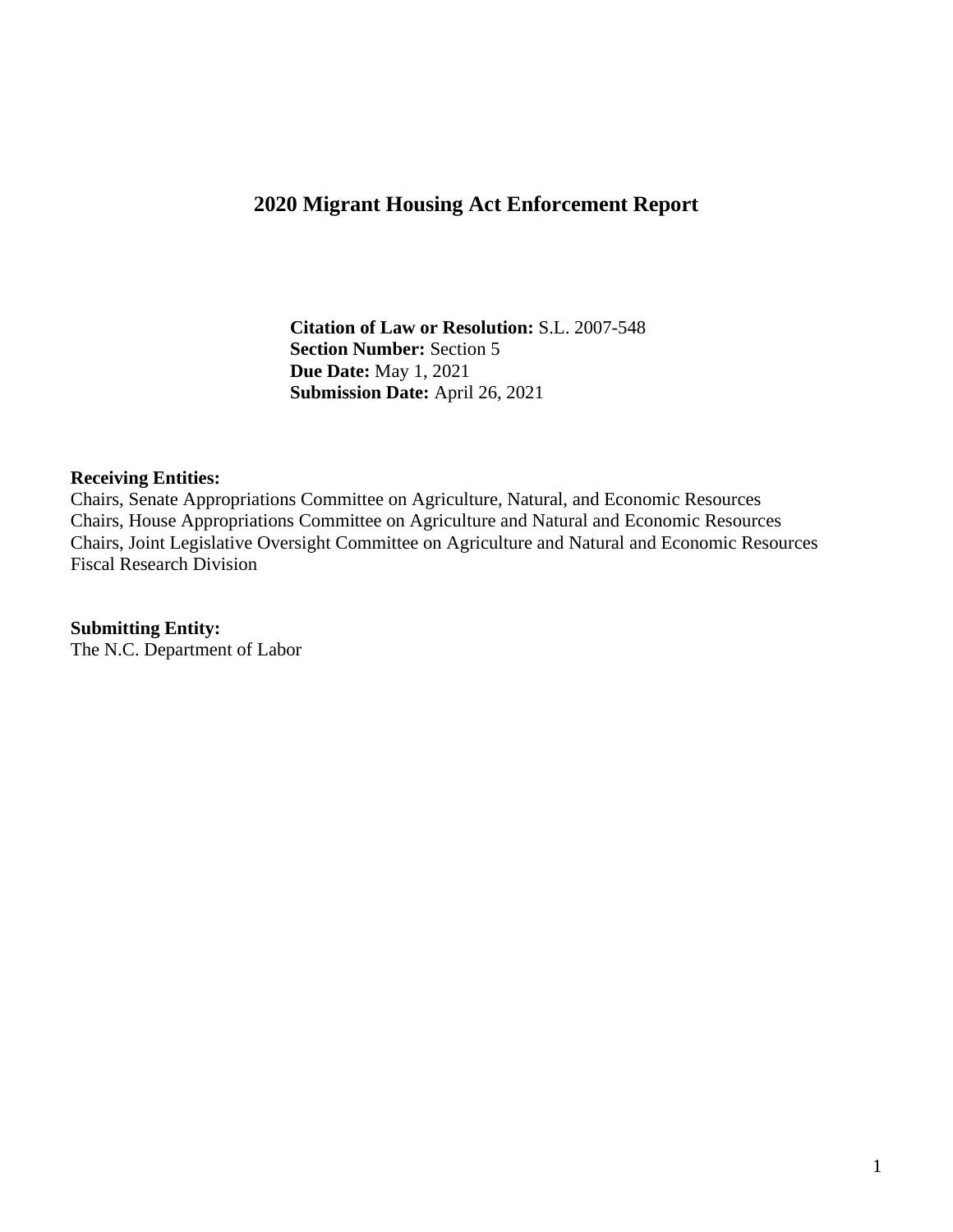N.C. Department of Labor – Agricultural Safety and Health Bureau Annual Report to the Senate and House Appropriations Subcommittee On Natural and Economic Resources Calendar Year 2020 (January thru December)

### **I. Inspection Statistics**

| Preoccupancy Inspection Certificates Issued | 1,793  |
|---------------------------------------------|--------|
| <b>Operators Achieving 100% Compliance</b>  | 1,131  |
| <b>Total Number of Worker Beds</b>          | 23,671 |
| Post Occupancy Inspections Conducted        | 38     |

### **II. Number and Type of Citations and Fines Issued**

| <b>Standard Violated</b> | <b>Definition of Standard</b>                                                                                                                                                                                                                                                                                                                                               | <b>Total</b><br><b>Violations</b> | <b>Final</b><br><b>Penalty</b><br><b>Amount</b> |
|--------------------------|-----------------------------------------------------------------------------------------------------------------------------------------------------------------------------------------------------------------------------------------------------------------------------------------------------------------------------------------------------------------------------|-----------------------------------|-------------------------------------------------|
| 95.129(1)                | General Duty statute provides that each employer shall<br>furnish to his employees conditions of employment and<br>a place of employment free from recognized hazards<br>that are causing or are likely to cause death or serious<br>injury or serious physical harm to his employees.                                                                                      | 6                                 | \$25,250.00                                     |
| 95.225(g)(1)             | Food preparation facilities and eating areas within<br>migrant housing facilities shall be provided and<br>maintained in a clean and sanitary manner.                                                                                                                                                                                                                       | 1                                 | \$0.00                                          |
| 95.226(a)                | Except as provided in subsection (f) of section 95.226,<br>every operator shall request a preoccupancy inspection<br>at least 45 days prior to the anticipated date of<br>occupancy by applying directly to the Department of<br>Labor of North Carolina or the local health department.                                                                                    | $\overline{4}$                    | \$5,100.00                                      |
| 95.226(d)                | Except as provided in subsections (e) and (f) of this<br>section, migrant housing facilities are only to be<br>occupied if they have been certified by the Department<br>of Labor of North Carolina or the United States<br>Department of Labor, except on provision basis if the<br>operator applied for a preoccupancy inspection at least<br>45 days prior to occupancy. | 6                                 | \$7,400.00                                      |
| 1904.39(a)(2)            | Within twenty-four $(24)$ hours after the in-patient<br>hospitalization of one or more employees or an<br>employee's amputation or an employee's loss of an eye,<br>as a result of a work-related incident, the employer<br>must report the in-patient hospitalization, amputation,<br>or loss of an eye to OSHA.                                                           | $\overline{2}$                    | \$1,500.00                                      |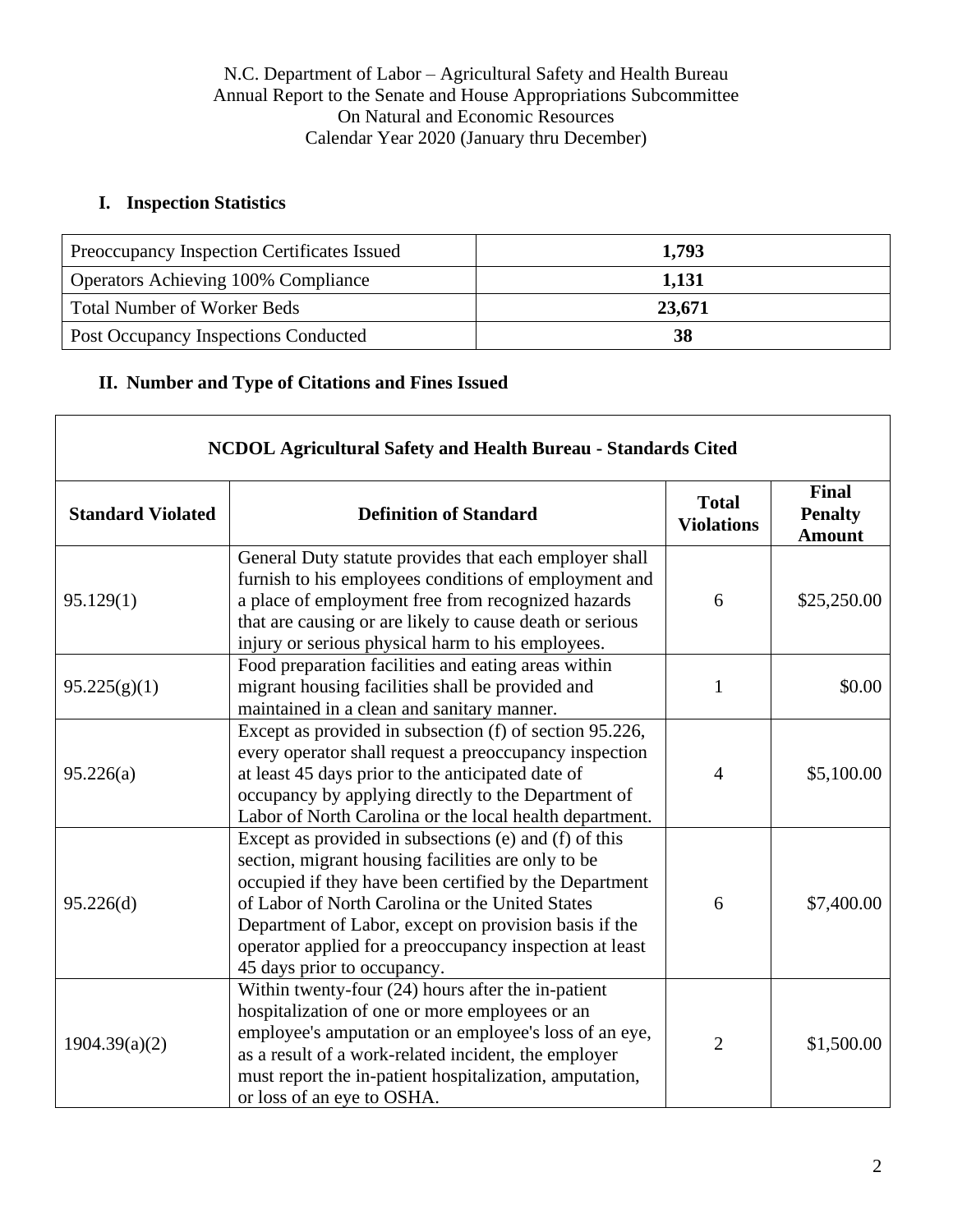| 1910.142(b)(2)      | Each room used for sleeping purposes shall contain at<br>least 50 square feet of floor space for each occupant. At<br>least a 7-foot ceiling shall be provided.                                                                                                                                                                                                                                                                                                                                                                                                                                                    | 1            | \$600.00   |
|---------------------|--------------------------------------------------------------------------------------------------------------------------------------------------------------------------------------------------------------------------------------------------------------------------------------------------------------------------------------------------------------------------------------------------------------------------------------------------------------------------------------------------------------------------------------------------------------------------------------------------------------------|--------------|------------|
| 1910.142(b)(3)      | Beds, cots, or bunks, and suitable storage facilities such<br>as wall lockers for clothing and personal articles shall<br>be provided in every room used for sleeping purposes.<br>Such beds or similar facilities shall be spaced not closer<br>than 36 inches both laterally and end to end, and shall<br>be elevated at least 12 inches from the floor. If double-<br>deck bunks are used, they shall be spaced not less than<br>48 inches both laterally and end to end. The minimum<br>clear space between the lower and upper bunk shall be<br>not less than 27 inches. Triple-deck bunks are<br>prohibited. | 1            | \$0.00     |
| 1910.142(b)(8)      | All exterior openings must be screened with 16-mesh<br>material and all screen doors must be equipped with<br>self-closing devices.                                                                                                                                                                                                                                                                                                                                                                                                                                                                                | 1            | \$0.00     |
| 1910.142(c)(1)      | An adequate and convenient water supply, approved by<br>the appropriate health authority, shall be provided in<br>each camp for drinking, cooking, bathing, and laundry<br>purposes.                                                                                                                                                                                                                                                                                                                                                                                                                               | 3            | \$200.00   |
| 1910.142(f)(1)(iii) | A laundry tray or tub must be provided for every 30<br>persons.                                                                                                                                                                                                                                                                                                                                                                                                                                                                                                                                                    | $\mathbf{1}$ | \$0.00     |
| 1910.142(h)(1)      | Fly-tight, rodent-tight, impervious, cleanable service<br>containers shall be provided for the storage of garbage.<br>Location shall be within 100 feet of each shelter on a<br>wooden, metal, or concrete stand.                                                                                                                                                                                                                                                                                                                                                                                                  | 1            | \$0.00     |
| 1910.142(j)         | Effective measures shall be taken to prevent infestation<br>of animal or insect vectors or pests.                                                                                                                                                                                                                                                                                                                                                                                                                                                                                                                  | $\mathbf{1}$ | \$1,200.00 |
| 1910.1200(e)(1)     | Employers shall develop, implement, and maintain at<br>each workplace, a written hazard communication<br>program which at least describes how the criteria<br>specified in paragraphs $(f)$ , $(g)$ , and $(h)$ of this section<br>for labels and other forms of warning, safety data<br>sheets, and employee information and training will be<br>met.                                                                                                                                                                                                                                                             | 3            | \$5,950.00 |
| 1910.1200(e)(2)     | Employers who produce, use, or store hazardous<br>chemicals at a workplace in such a way that the<br>employees of other employer(s) may be exposed shall<br>additionally ensure that the hazard communication<br>programs developed and implemented include<br>requirements found in paragraphs $(e)(2)(i)$ -(iii).                                                                                                                                                                                                                                                                                                | 1            | \$450.00   |
| 1910.1200(g)(1)     | Employers shall have a safety data sheet in the<br>workplace for each hazardous chemical they use.                                                                                                                                                                                                                                                                                                                                                                                                                                                                                                                 | 1            | \$0.00     |
| 1910.1200(h)(1)     | Employers shall provide employees with effective<br>information and training on hazardous chemicals in<br>their work area at the time of their initial assignment,<br>and whenever a new chemical hazard the employees<br>have not previously been trained about is introduced<br>into their work area. Information and training may be                                                                                                                                                                                                                                                                            | 3            | \$0.00     |